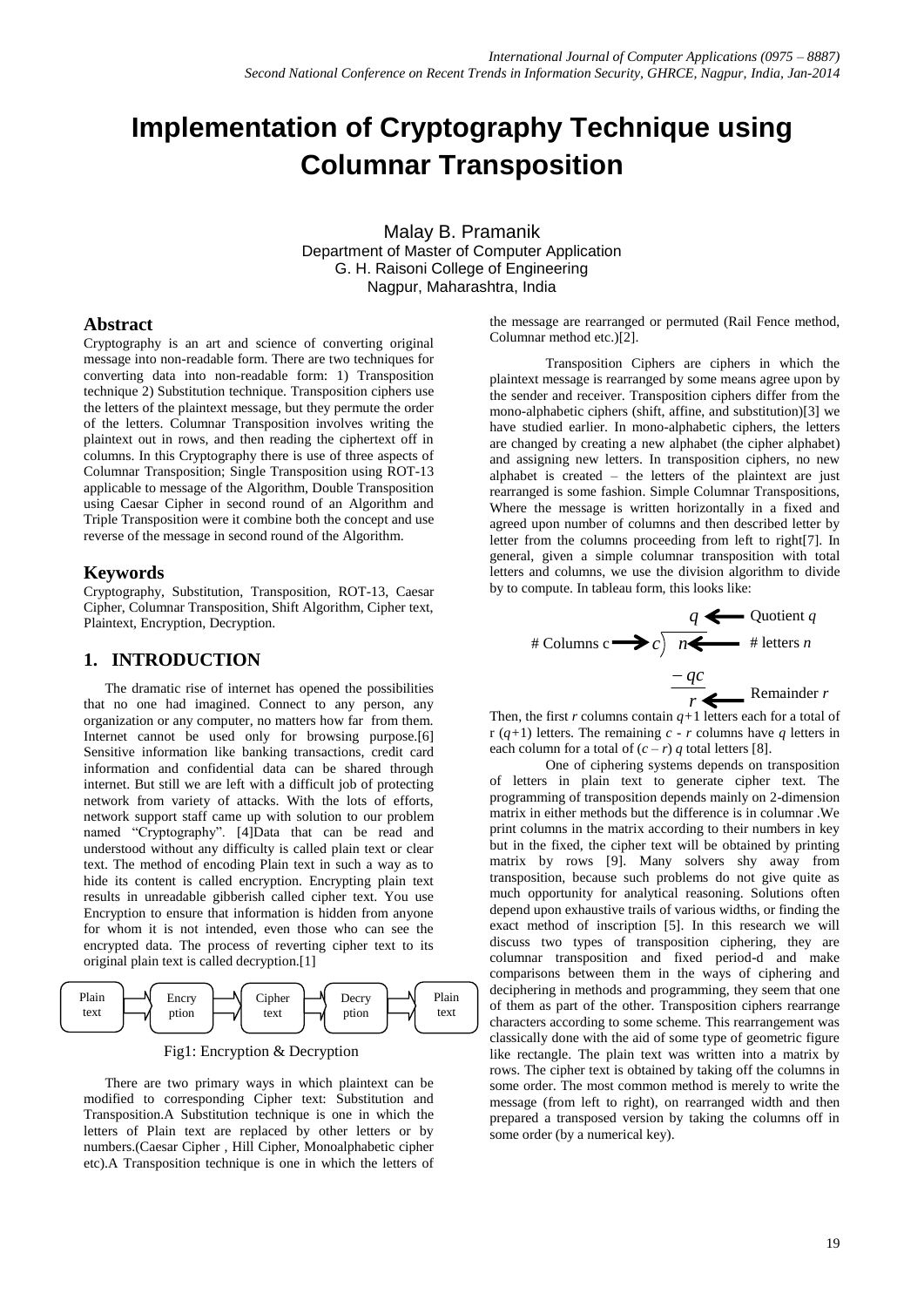# **2. COLUMNAR TRANSPOSITION**

In a columnar transposition, the message is written out in rows of a fixed length, and then read out again column by column, and the columns are chosen in some scrambled order. Both the width of the rows and the permutation of the columns are usually defined by a keyword. For example, the word ZEBRAS is of length 6 (so the rows are of length 6), and the permutation is defined by the alphabetical order of the letters in the keyword. In this case, the order would be "6 3 2 4 1 5".

| F              | ◮        | $\underline{\mathbf{N}}$ | $\overline{\mathbf{C}}$ | $\mathbf Y$    | Key<br>←                                                    |
|----------------|----------|--------------------------|-------------------------|----------------|-------------------------------------------------------------|
| $\overline{3}$ | <u>1</u> | $\overline{4}$           | $\overline{2}$          | $\overline{5}$ | ← Order in Alphabet                                         |
| M              | e        | e                        | t                       | m              | $\leftarrow$ Plaintext is written                           |
| E              | a        | t                        | n                       | e              | across-wise                                                 |
| X              | t        | m                        | i                       | d              |                                                             |
| N              | i        | g                        | h                       | t              |                                                             |
|                |          |                          |                         |                | Cipher text is read<br>column-wise, this<br>is column first |

#### Fig2: Columnar Transposition

In this transposition, the plain text is simply placed in the column format as it is. But, in this paper there is use of ROT-13 concept to the plain text before converted it into matrix form. Even this Algorithm can also convert the numeric value as well as the special characters.

#### **Encryption Algorithm**

**Step 1:** Start

- **Step 2:** Read Plain Text
- **Step 3:** Apply ROT-13
- **Step 4:** Generate plain text in ROT-13 format
- **Step 5:** Choose the password for transposition

**Step 6:** The length of password and the length of the text is used to determine the no. of rows that will be created as the no. of column is already known as the no. of password letters **Step 7:** The password is arranged in such a way as its occurrence in alphabet i.e. the alphabet closest to letter 'a' is assigned the first position in whatever column it is

**Step 8:** The Text is arranged into table, row wise

**Step 9:** The position of the alphabet is used to print out the text. The alphabet in the column corresponding to the alphabet arrangement is read first and the process is continued till the password position has been exhausted

**Step 10:** Generate Cipher Text

**Step 11:** Stop

#### **Decryption Algorithm**

**Step 1:** Start

**Step 2:** Generated Cipher text

**Step 3:** Password for Transposition same as taken in Encryption

**Step 4:** The length of the text and password are used to determine the number of alphabet that would be placed in the columns determined by the password arrangement.

**Step 5:** The plain text is achieved by reading the alphabets row by row.

| <b>Step 6:</b> Generation of Plain text |  |
|-----------------------------------------|--|
|-----------------------------------------|--|

**Step 7:** Apply ROT-13

**Step 8:** Generation of Original Plain Text

**Step 9:** Stop

#### **Example for Encryption**

Plain Text: we are discovered flee at once Apply ROT-13,

**Plain Text in ROT-13 Format:**

jr ner qvfpbirerq syrr ng bapr **Password:** zebras

| <b>L</b> abow of u. <i>L</i> ebras |             |                  |             |   |             |  |
|------------------------------------|-------------|------------------|-------------|---|-------------|--|
| Z                                  | e           | b                | r           | a | S           |  |
| 6                                  | 3           | $\boldsymbol{2}$ | 4           | 1 | 5           |  |
| $\mathbf{i}$                       | r           |                  | $\mathbf n$ | e | r           |  |
|                                    | $\mathbf q$ | V                | f           | p | b           |  |
|                                    | r           | e                | r           | q |             |  |
| S                                  | $\mathbf y$ | r                | r           |   | $\mathbf n$ |  |
| g                                  |             | $\mathbf b$      | a           | p | r           |  |

**Cipher Text:** epq p verbrqry nfrrarb nrj isg

#### **Example for Decryption**

**Cipher Text:** epq p verbrqry nfrrarb nrj isg **Password:** zebras

| Z | e           | $\mathbf b$      | r           | $\mathbf a$ | ${\bf S}$   |
|---|-------------|------------------|-------------|-------------|-------------|
| 6 | 3           | $\boldsymbol{2}$ | 4           | 1           | 5           |
| j | r           |                  | $\mathbf n$ | e           | r           |
|   | $\mathbf q$ | V                | f           | p           | b           |
| i | r           | $\mathbf e$      | r           | $\mathbf q$ |             |
| S | y           | r                | r           |             | $\mathbf n$ |
| g |             | $\mathbf b$      | a           | p           | r           |

Plain Text: jr ner qvfpbirerq syrr ng bapr Apply ROT-13,

**Original Plain Text:** we are discovered flee at once

### **3. DOUBLE TRANSPOSITION**

A double transposition was often used to make the cryptography stronger. This is simply a columnar transposition applied twice. The same key can be used for both transpositions, or two different keys can be used.

In this transposition, there is use of Caesar Cipher concept to the plain text before converted it into matrix form in the second rotation.

#### **Encryption Algorithm**

**Step 1:** Start

**Step 2:** Read Plain Text

**Step 3:** Choose the password for transposition

**Step 4:** The length of password and the length of the text is used to determine the no. of rows that will be created as the no. of column is already known as the no. of password letters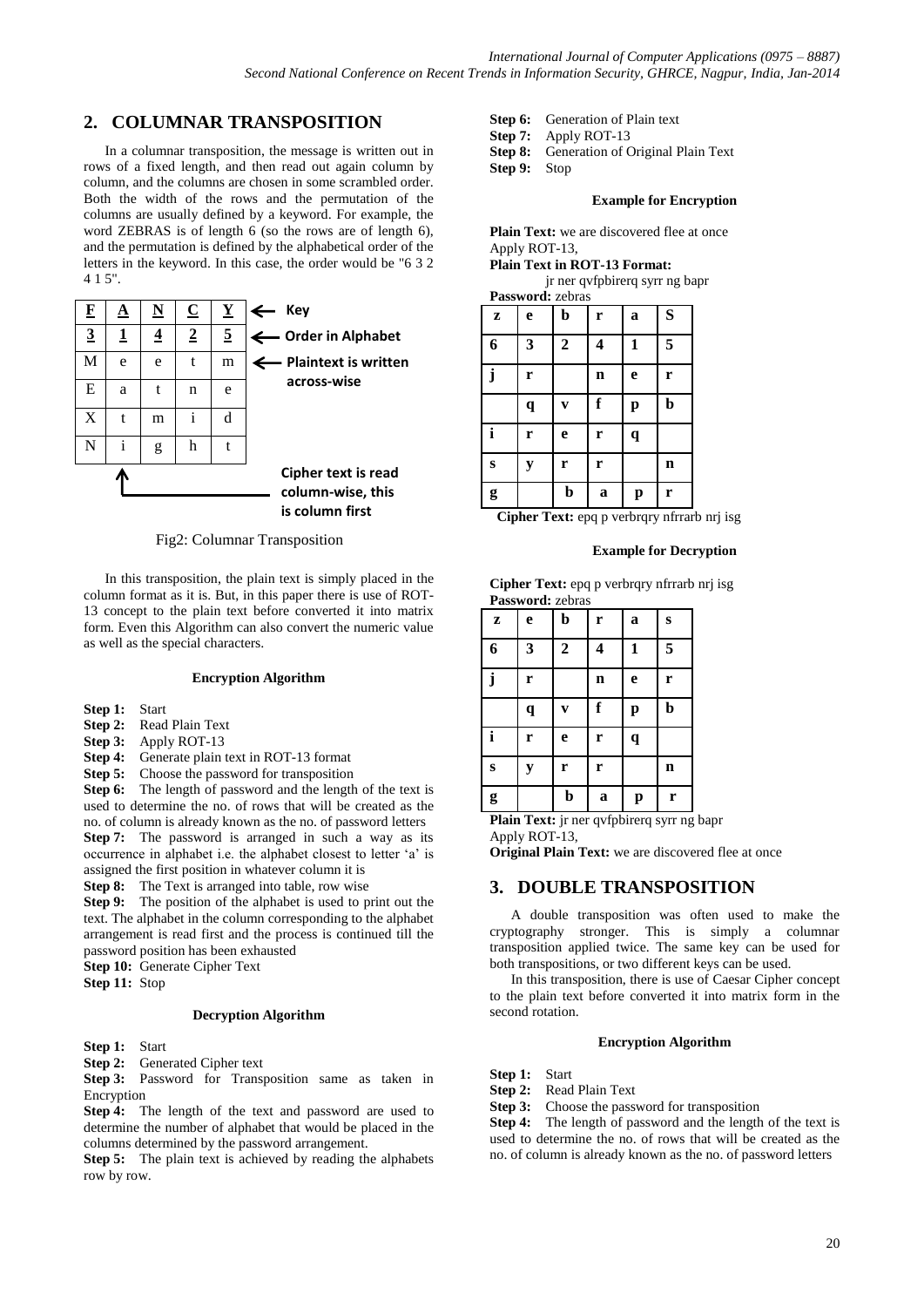**Step 5:** The password is arranged in such a way as its occurrence in alphabet i.e. the alphabet closest to letter 'a' is assigned the first position in whatever column it is

**Step 6:** The Text is arranged into table, row wise

**Step 7:** The position of the alphabet is used to print out the text. The alphabet in the column corresponding to the alphabet arrangement is read first and the process is continued till the password position has been exhausted

**Step 8:** Generate First Cipher Text

**Step 9:** Choose another password or apply same password for the second transposition

**Step 10:** Apply Caesar Cipher Shift

**Step 11:** Repeat Step 4 to Step 7

**Step 12:** Generate Final Cipher Text

**Step 13:** Stop

#### **Decryption Algorithm**

**Step 1:** Start

**Step 2:** Generated Cipher text

**Step 3:** Password for Transposition same as taken in **Encryption** 

**Step 4:** The length of the text and password are used to determine the number of alphabet that would be placed in the columns determined by the password arrangement.

**Step 5:** The plain text is achieved by reading the alphabets row by row.

**Step 6:** Generation of first Plain text

**Step 7:** Password for second Transposition or use same password

**Step 8:** Apply Caesar Cipher Shift

**Step 9:** Repeat Step 4 and Step 5

**Step 10:** Generate Final Plain Text

**Step 11:** Stop

#### **Example for Encryption**

**Plain Text:** we are discovered flee at once **Password 1:** zebras

| Z            | e | $\mathbf b$      | r           | $\mathbf a$ | $\bf{s}$ |
|--------------|---|------------------|-------------|-------------|----------|
| 6            | 3 | $\boldsymbol{2}$ | 4           | 1           | 5        |
| W            | e |                  | a           | r           | e        |
|              | d | i                | $\bf{s}$    | $\bf c$     | $\bf{0}$ |
| $\mathbf{V}$ | e | r                | e           | d           |          |
| $\mathbf f$  |   | e                | e           |             | a        |
| $\mathbf t$  |   | $\mathbf 0$      | $\mathbf n$ | $\mathbf c$ | e        |

**Cipher Text 1:** rcd c ireoedel aseeneo aew vft **Password 2:** stripe

Apply Caesar Cipher Shift,

**Cipher Text 1 in Caesar Cipher Shift Format:** ufg f luhrhgho dvhhqhr dhz yiw

|   |   |   |   |              | urg i numngno uvimqin una |
|---|---|---|---|--------------|---------------------------|
| S | t | r |   | $\mathbf{p}$ | e                         |
| 5 | 6 |   | 2 | 3            |                           |
| u | f | g |   | f            |                           |
|   | u | h | r | h            | g                         |

| h | 0                    |    | d  | V           | $\mathbf h$      |
|---|----------------------|----|----|-------------|------------------|
| h | q                    | h  | r  |             | d                |
| h | z                    |    | V  |             | W                |
|   | $\alpha$ in $\alpha$ | п. | -1 | ٠<br>$\sim$ | 11<br>-1<br>- 11 |

**Cipher Text:** ghdw rdryfhv igh h ulhhhfuoqz

#### **Example for Decryption**

| Cipher Text: ghdw rdryfhv igh h ulhhhfuoqz |  |  |  |
|--------------------------------------------|--|--|--|
| <b>Password 1:</b> stripe                  |  |  |  |

| S            | t           | r                       | $\mathbf{i}$     | p                       | $\mathbf e$  |
|--------------|-------------|-------------------------|------------------|-------------------------|--------------|
| 5            | 6           | $\overline{\mathbf{4}}$ | $\boldsymbol{2}$ | 3                       | $\mathbf{1}$ |
| $\mathbf u$  | f           | g                       |                  | f                       |              |
| $\mathbf{l}$ | u           | $\mathbf h$             | r                | $\mathbf h$             | g            |
| $\mathbf h$  | $\mathbf 0$ |                         | $\mathbf d$      | $\overline{\mathbf{v}}$ | $\mathbf h$  |
| $\mathbf h$  | $\mathbf q$ | $\mathbf h$             | r                |                         | d            |
| $\mathbf h$  | Z           |                         | y                | i                       | W            |

**Plain Text 1:** ufg f luhrhgho dvhhqhr dhz yiw Apply Caesar Cipher Shift,

**Plain Text 1 in Caesar Cipher Shift Format:** rcd c ireoedel aseeneo aew vft

| Password 2: zebras |   |                |   |             |             |  |  |
|--------------------|---|----------------|---|-------------|-------------|--|--|
| z                  | e | b              | r | a           | S           |  |  |
| 6                  | 3 | $\overline{2}$ | 4 | 1           | 5           |  |  |
| W                  | e |                | a | r           | e           |  |  |
|                    | d | i              | S | $\mathbf c$ | $\mathbf o$ |  |  |
|                    | e | r              | e | d           |             |  |  |
| f                  |   | e              | e |             | a           |  |  |
|                    |   | $\bf{0}$       | n | $\mathbf c$ | e           |  |  |

**Plain Text:** we are discovered flee at once

### **4. TRIPLE TRANSPOSITION**

A Triple Transposition is a combination of Columnar and Double Transposition. There is a use of three different methods for three different round of transposition. Each round Encrypt or Decrypt the message using their own Algorithm. In first round ROT-13 will apply to both Key and Message and the Encrypted or Decrypted Message from the first round of Transposition will pass through the second round where Reverse String operation will apply to both the aspect then in third round Caesar Cipher Shift Algorithm is applied to the text which is generated from second round of Transposition. And finally there is generation of complex form of Cipher Text using Triple Transposition.

#### **Encryption Algorithm**

- **Step 1:** Start
- **Step 2:** Read Plain Text
- **Step 3:** Choose the password for transposition
- **Step 4:** Apply ROT-13 to both Key and Plain Text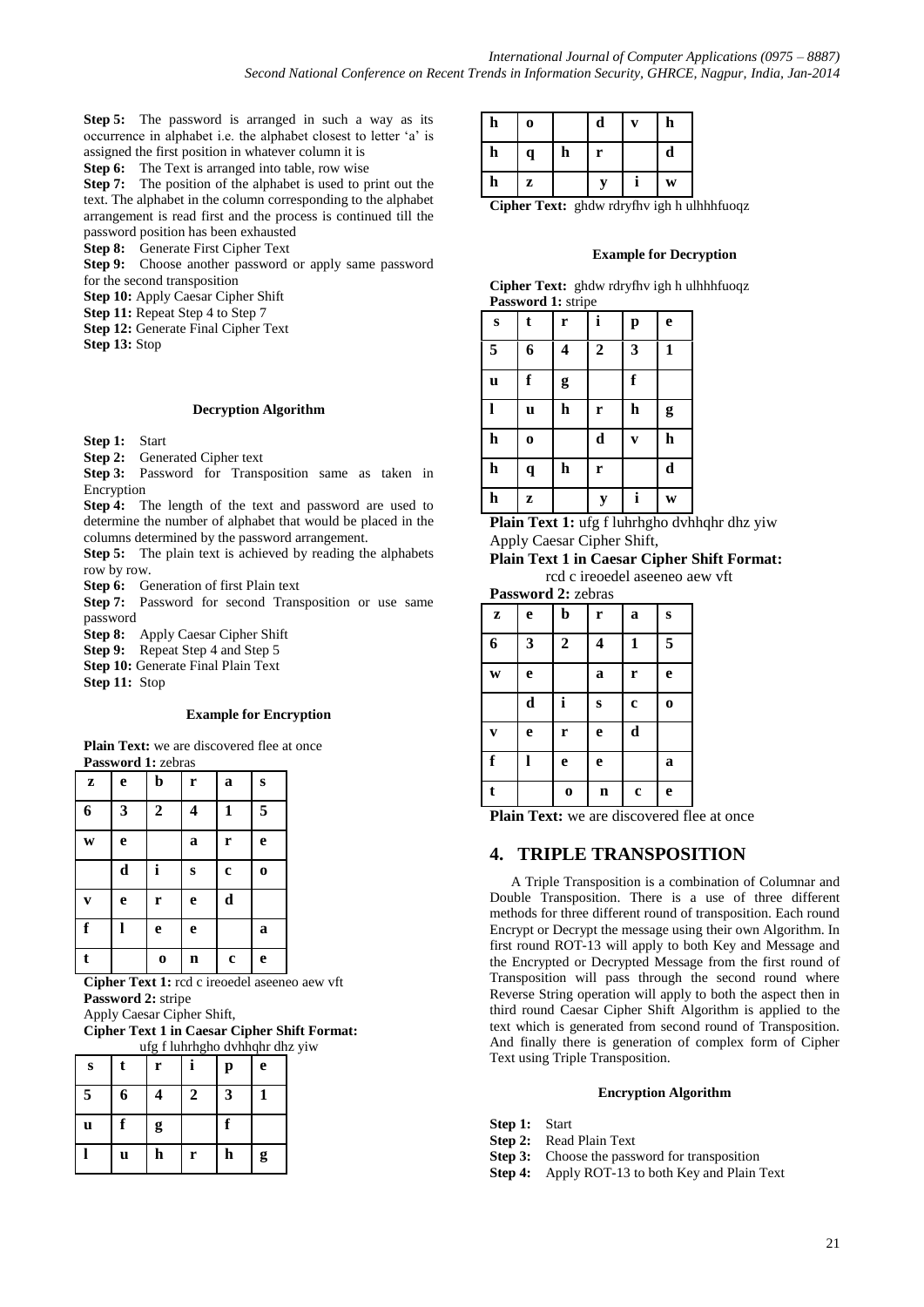**Step 5:** The length of password and the length of the text is used to determine the no. of rows that will be created as the no. of column is already known as the no. of password letters **Step 6:** The password is arranged in such a way as its occurrence in alphabet i.e. the alphabet closest to letter 'a' is assigned the first position in whatever column it is

**Step 7:** The Text is arranged into table, row wise

**Step 8:** The position of the alphabet is used to print out the text. The alphabet in the column corresponding to the alphabet arrangement is read first and the process is continued till the password position has been exhausted

**Step 9:** Generate First Cipher Text

**Step 10:** Choose another password or apply same password for the second transposition

**Step 11:** Apply Reverse Operation to Both aspects

**Step 12:** Repeat Step 5 to Step 8

**Step 13:** Generate second Cipher Text

**Step 14:** Choose another password or apply same password for the third transposition

**Step 15:** Apply Caesar Cipher Shift to both Key and Plain Text

**Step 16:** Repeat Step 5 to Step 8

**Step 17:** Stop

#### **Decryption Algorithm**

**Step 1:** Start

**Step 2:** Generated Cipher text

**Step 3:** Password for Transposition same as taken in Encryption

**Step 4:** Apply Caesar Cipher Shift to both Key and Plain Text

**Step 5:** The length of the text and password are used to determine the number of alphabet that would be placed in the columns determined by the password arrangement.

**Step 6:** The plain text is achieved by reading the alphabets row by row.

**Step 7:** Generation of first Plain text

Step 8: Password for second Transposition or use same password

**Step 9:** Apply Reverse Operation to Both aspects

**Step 10:**Repeat Step 5 and Step 6

**Step 11:** Generation of second Plain Text

**Step 12:** Password for third Transposition or use same password

**Step 13:** Apply ROT-13 to both Key and Plain Text

**Step 14:** Repeat Step 5 and Step 6

**Step 15:** Generation of final Plain Text

**Step 16:** Stop

#### **Example for Encryption**

Plain Text: we are discovered flee at once

**Password 1:** zebras Apply ROT-13,

**Plain Text in ROT-13 Format:**

jr ner qvfpbirerq syrr ng bapr

**Password 1 in ROT-13 Format:** mroenf

| m | r | $\bf{o}$ | e | n | f           |
|---|---|----------|---|---|-------------|
| 3 | 6 | 5        |   | 4 | 2           |
|   | r |          | n | e | r           |
|   | q | V        | f | p | $\mathbf b$ |

|   | r | e | r | $\mathbf q$  |             |  |
|---|---|---|---|--------------|-------------|--|
| S | y | r | r |              | $\mathbf n$ |  |
| g |   | b | a | $\mathbf{p}$ | r           |  |

**Cipher Text 1:** nfrrarb nrj isgepq p verbrqry **Password 2:**stripe

Apply Reverse operation,

**Cipher Text 1 in Reverse Format:** yrqrbrev p qpegsi jrn brarrfn

**Password 2 in Reverse Format:** epirts

| $v_{\rm{P}}$ nto |   |                  |                         |   |             |  |
|------------------|---|------------------|-------------------------|---|-------------|--|
| $\mathbf e$      | p | i                | r                       | t | $\bf{s}$    |  |
| $\mathbf{1}$     | 3 | $\boldsymbol{2}$ | $\overline{\mathbf{4}}$ | 6 | 5           |  |
|                  | y | r                | q                       | r | $\mathbf b$ |  |
| r                | e | V                |                         | p |             |  |
| q                | p | e                | g                       | S | i           |  |
|                  | j | r                | $\mathbf n$             |   | $\mathbf b$ |  |
| r                | a | r                | r                       | f | n           |  |

**Cipher Text 2:** rq rrverryepjaq gnrb ibnrps f **Password 3:**milanp

Apply Caesar CipherShift,

- **Cipher Text 2 in Caesar Cipher Shift Format:** ut uuyhuuhsmdt jque lequsv i
- **Password 3 in Caesar Cipher Shift Format:** plodqs

| piouqo       |                  |             |              |             |           |  |
|--------------|------------------|-------------|--------------|-------------|-----------|--|
| $\mathbf{p}$ |                  | $\mathbf 0$ | d            | $\mathbf q$ | ${\bf S}$ |  |
| 4            | $\boldsymbol{2}$ | 3           | $\mathbf{1}$ | 5           | 6         |  |
|              | u                | t           |              | $\mathbf u$ | u         |  |
| ${\bf y}$    | h                | u           | u            | $\mathbf h$ | $\bf{s}$  |  |
| r            | $\mathbf n$      | $\mathbf d$ | t            |             | j         |  |
| q            | u                | e           |              |             | e         |  |
| q            | u                | $\bf{s}$    | V            |             | i         |  |

Cipher Text: ut vuhnuutudes yrqquh l usiei

#### **Example for Decryption**

**Cipher Text:** ut vuhnuutudes yrqquh l usjei **Password 1:**milanp

Apply Caesar Cipher Shift, **Password 1 in Caesar Cipher Shift Format:**

| plodqs       |              |          |                         |             |          |  |
|--------------|--------------|----------|-------------------------|-------------|----------|--|
| $\mathbf{p}$ |              | $\bf{0}$ | $\mathbf d$             | $\mathbf q$ | $\bf{s}$ |  |
| 4            | $\mathbf{2}$ | 3        | 1                       | 5           | 6        |  |
|              | u            | t        |                         | $\mathbf u$ | u        |  |
| ${\bf y}$    | h            | u        | u                       | $\mathbf h$ | S        |  |
| r            | $\mathbf n$  | d        | t                       |             | j        |  |
| q            | u            | e        |                         | I           | e        |  |
| q            | u            | S        | $\overline{\mathbf{V}}$ |             | i        |  |

Plain Text 1: ut uuyhuuhsmdt jque lequsv i